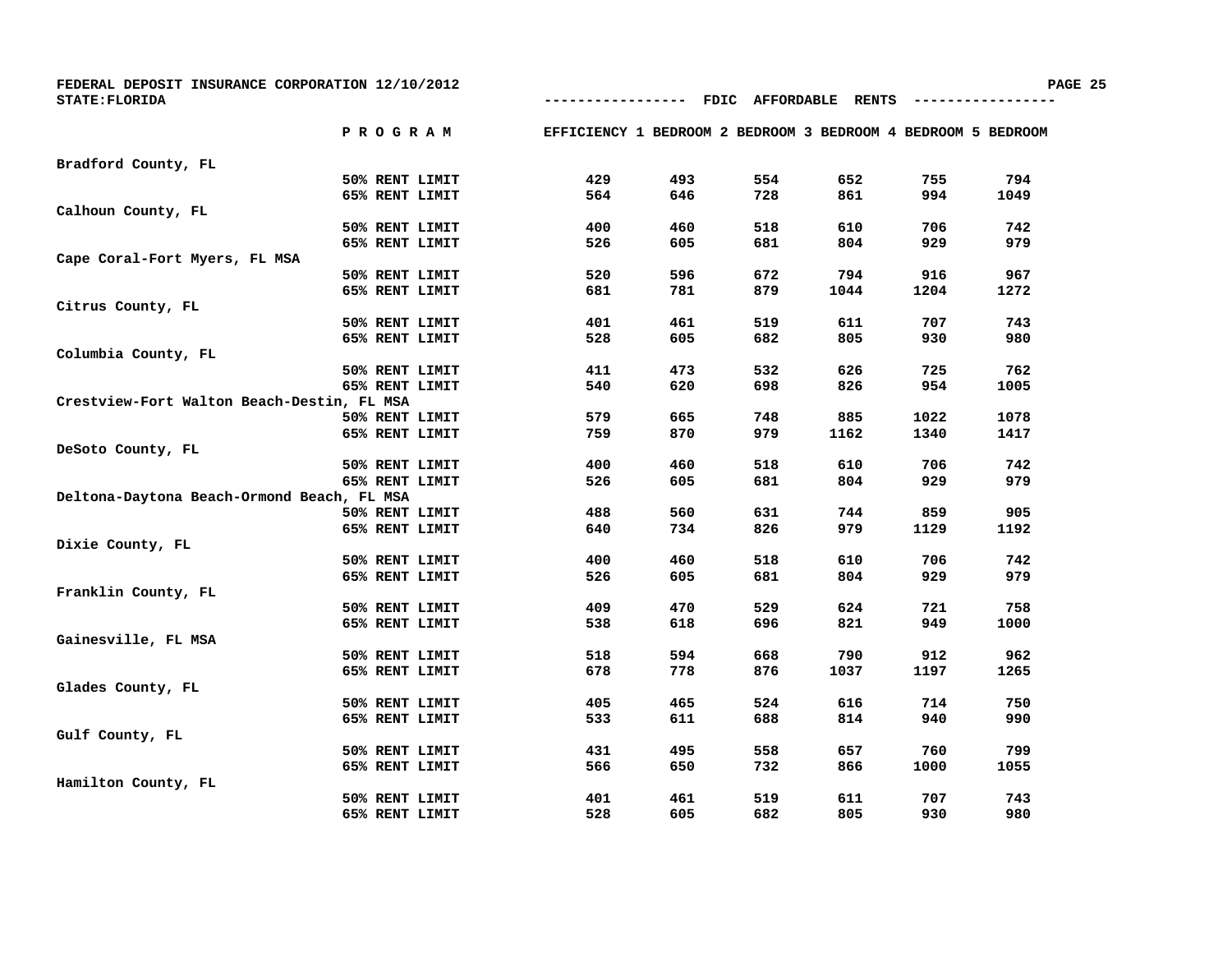| FEDERAL DEPOSIT INSURANCE CORPORATION 12/10/2012<br>STATE: FLORIDA |  |                | ------------                                                 |      |      | FDIC AFFORDABLE RENTS |      | PA   |
|--------------------------------------------------------------------|--|----------------|--------------------------------------------------------------|------|------|-----------------------|------|------|
|                                                                    |  |                |                                                              |      |      |                       |      |      |
|                                                                    |  | <b>PROGRAM</b> | EFFICIENCY 1 BEDROOM 2 BEDROOM 3 BEDROOM 4 BEDROOM 5 BEDROOM |      |      |                       |      |      |
| Hardee County, FL                                                  |  |                |                                                              |      |      |                       |      |      |
|                                                                    |  | 50% RENT LIMIT | 400                                                          | 460  | 518  | 610                   | 706  | 742  |
|                                                                    |  | 65% RENT LIMIT | 526                                                          | 605  | 681  | 804                   | 929  | 979  |
| Hendry County, FL                                                  |  |                |                                                              |      |      |                       |      |      |
|                                                                    |  | 50% RENT LIMIT | 400                                                          | 460  | 518  | 610                   | 706  | 742  |
|                                                                    |  | 65% RENT LIMIT | 526                                                          | 605  | 681  | 804                   | 929  | 979  |
| Highlands County, FL                                               |  |                |                                                              |      |      |                       |      |      |
|                                                                    |  | 50% RENT LIMIT | 400                                                          | 460  | 518  | 610                   | 706  | 742  |
|                                                                    |  | 65% RENT LIMIT | 526                                                          | 605  | 681  | 804                   | 929  | 979  |
| Holmes County, FL                                                  |  |                |                                                              |      |      |                       |      |      |
|                                                                    |  | 50% RENT LIMIT | 400                                                          | 460  | 518  | 610                   | 706  | 742  |
|                                                                    |  | 65% RENT LIMIT | 526                                                          | 605  | 681  | 804                   | 929  | 979  |
| Jackson County, FL                                                 |  |                |                                                              |      |      |                       |      |      |
|                                                                    |  | 50% RENT LIMIT | 431                                                          | 495  | 558  | 657                   | 760  | 799  |
|                                                                    |  | 65% RENT LIMIT | 566                                                          | 650  | 732  | 865                   | 999  | 1054 |
| Jacksonville, FL MSA                                               |  |                |                                                              |      |      |                       |      |      |
| Baker County, FL HUD Metro FMR Area                                |  |                |                                                              |      |      |                       |      |      |
|                                                                    |  | 50% RENT LIMIT | 498                                                          | 571  | 643  | 760                   | 877  | 925  |
|                                                                    |  | 65% RENT LIMIT | 653                                                          | 749  | 843  | 999                   | 1152 | 1217 |
| Jacksonville, FL HUD Metro FMR Area                                |  |                |                                                              |      |      |                       |      |      |
|                                                                    |  | 50% RENT LIMIT | 570                                                          | 654  | 736  | 870                   | 1005 | 1060 |
|                                                                    |  | 65% RENT LIMIT | 746                                                          | 855  | 963  | 1142                  | 1317 | 1393 |
| Lafayette County, FL                                               |  |                |                                                              |      |      |                       |      |      |
|                                                                    |  | 50% RENT LIMIT | 456                                                          | 525  | 591  | 696                   | 805  | 848  |
|                                                                    |  | 65% RENT LIMIT | 599                                                          | 688  | 774  | 916                   | 1057 | 1117 |
| Lakeland-Winter Haven, FL MSA                                      |  |                |                                                              |      |      |                       |      |      |
|                                                                    |  | 50% RENT LIMIT | 458                                                          | 525  | 592  | 697                   | 806  | 849  |
|                                                                    |  | 65% RENT LIMIT | 601                                                          | 690  | 777  | 919                   | 1061 | 1119 |
| Levy County, FL                                                    |  |                |                                                              |      |      |                       |      |      |
|                                                                    |  | 50% RENT LIMIT | 400                                                          | 460  | 518  | 610                   | 706  | 742  |
|                                                                    |  | 65% RENT LIMIT | 526                                                          | 605  | 681  | 804                   | 929  | 979  |
| Liberty County, FL                                                 |  |                |                                                              |      |      |                       |      |      |
|                                                                    |  | 50% RENT LIMIT | 435                                                          | 500  | 563  | 662                   | 766  | 807  |
|                                                                    |  | 65% RENT LIMIT | 571                                                          | 655  | 738  | 872                   | 1007 | 1063 |
| Madison County, FL                                                 |  |                |                                                              |      |      |                       |      |      |
|                                                                    |  | 50% RENT LIMIT | 401                                                          | 461  | 519  | 611                   | 707  | 743  |
|                                                                    |  | 65% RENT LIMIT | 528                                                          | 605  | 682  | 805                   | 930  | 980  |
| Miami-Fort Lauderdale-Pompano Beach, FL MSA                        |  |                |                                                              |      |      |                       |      |      |
| Fort Lauderdale, FL HUD Metro FMR Area                             |  |                |                                                              |      |      |                       |      |      |
|                                                                    |  | 50% RENT LIMIT | 674                                                          | 773  | 869  | 1031                  | 1190 | 1257 |
|                                                                    |  | 65% RENT LIMIT | 881                                                          | 1010 | 1137 | 1352                  | 1559 | 1649 |

**PAGE 26**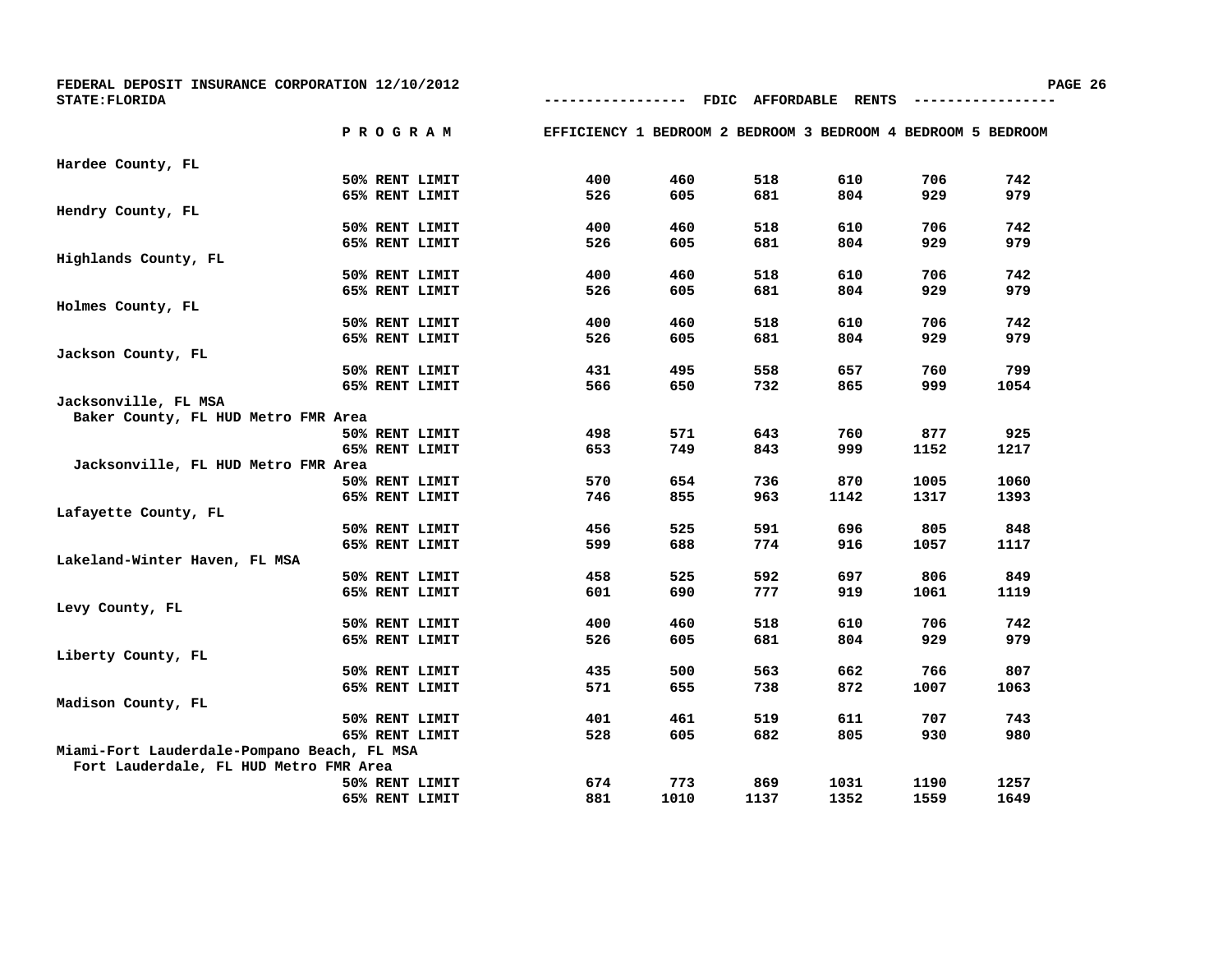| FEDERAL DEPOSIT INSURANCE CORPORATION 12/10/2012     |                                                              |      |                 |              |      |      | PAGE 27 |
|------------------------------------------------------|--------------------------------------------------------------|------|-----------------|--------------|------|------|---------|
| <b>STATE: FLORIDA</b>                                |                                                              |      | FDIC AFFORDABLE | <b>RENTS</b> |      |      |         |
| PROGRAM                                              | EFFICIENCY 1 BEDROOM 2 BEDROOM 3 BEDROOM 4 BEDROOM 5 BEDROOM |      |                 |              |      |      |         |
| Miami-Miami Beach-Kendall, FL HUD Metro FMR Area     |                                                              |      |                 |              |      |      |         |
| 50% RENT LIMIT                                       | 596                                                          | 684  | 769             | 911          | 1051 | 1109 |         |
| 65% RENT LIMIT                                       | 780                                                          | 895  | 1007            | 1196         | 1379 | 1458 |         |
| West Palm Beach-Boca Raton, FL HUD Metro FMR Area    |                                                              |      |                 |              |      |      |         |
| 50% RENT LIMIT                                       | 646                                                          | 741  | 834             | 989          | 1141 | 1205 |         |
| 65% RENT LIMIT                                       | 846                                                          | 970  | 1092            | 1297         | 1495 | 1582 |         |
| Monroe County, FL                                    |                                                              |      |                 |              |      |      |         |
| 50% RENT LIMIT                                       | 739                                                          | 848  | 954             | 1132         | 1306 | 1380 |         |
| 65% RENT LIMIT                                       | 966                                                          | 1108 | 1247            | 1484         | 1709 | 1809 |         |
| Naples-Marco Island, FL MSA                          |                                                              |      |                 |              |      |      |         |
| 50% RENT LIMIT                                       | 618                                                          | 709  | 798             | 945          | 1090 | 1150 |         |
| 65% RENT LIMIT                                       | 809                                                          | 926  | 1043            | 1239         | 1429 | 1510 |         |
| North Port-Bradenton-Sarasota, FL MSA                |                                                              |      |                 |              |      |      |         |
| 50% RENT LIMIT                                       | 553                                                          | 635  | 714             | 845          | 975  | 1029 |         |
| 65% RENT LIMIT                                       | 724                                                          | 830  | 934             | 1109         | 1279 | 1352 |         |
| Ocala, FL MSA                                        |                                                              |      |                 |              |      |      |         |
| 50% RENT LIMIT                                       | 423                                                          | 485  | 547             | 644          | 745  | 783  |         |
| 65% RENT LIMIT                                       | 555                                                          | 638  | 718             | 849          | 980  | 1034 |         |
| Okeechobee County, FL                                |                                                              |      |                 |              |      |      |         |
| 50% RENT LIMIT                                       | 416                                                          | 479  | 539             | 634          | 734  | 772  |         |
| 65% RENT LIMIT                                       | 546                                                          | 628  | 707             | 835          | 965  | 1018 |         |
| Orlando-Kissimmee-Sanford, FL MSA                    |                                                              |      |                 |              |      |      |         |
| 50% RENT LIMIT                                       | 518                                                          | 594  | 668             | 790          | 912  | 962  |         |
| 65% RENT LIMIT                                       | 678                                                          | 778  | 876             | 1037         | 1197 | 1265 |         |
| Palm Bay-Melbourne-Titusville, FL MSA                |                                                              |      |                 |              |      |      |         |
| 50% RENT LIMIT                                       | 531                                                          | 610  | 687             | 811          | 936  | 988  |         |
| 65% RENT LIMIT                                       | 696                                                          | 799  | 899             | 1066         | 1230 | 1299 |         |
| Palm Coast, FL MSA                                   |                                                              |      |                 |              |      |      |         |
| 50% RENT LIMIT                                       | 509                                                          | 584  | 657             | 776          | 896  | 944  |         |
| 65% RENT LIMIT                                       | 666                                                          | 765  | 861             | 1020         | 1177 | 1243 |         |
| Panama City-Lynn Haven-Panama City Beach, FL MSA     |                                                              |      |                 |              |      | 912  |         |
| 50% RENT LIMIT                                       | 491                                                          | 564  | 634             | 749          | 865  |      |         |
| 65% RENT LIMIT<br>Pensacola-Ferry Pass-Brent, FL MSA | 644                                                          | 739  | 832             | 985          | 1136 | 1200 |         |
| 50% RENT LIMIT                                       | 499                                                          | 573  | 644             | 761          | 880  | 927  |         |
| 65% RENT LIMIT                                       | 654                                                          | 750  | 844             | 1001         | 1155 | 1220 |         |
| Port St. Lucie, FL MSA                               |                                                              |      |                 |              |      |      |         |
| 50% RENT LIMIT                                       | 504                                                          | 578  | 651             | 769          | 889  | 935  |         |
| 65% RENT LIMIT                                       | 660                                                          | 758  | 852             | 1010         | 1165 | 1232 |         |
| Punta Gorda, FL MSA                                  |                                                              |      |                 |              |      |      |         |
| 50% RENT LIMIT                                       | 469                                                          | 539  | 607             | 715          | 826  | 870  |         |
| 65% RENT LIMIT                                       | 615                                                          | 705  | 794             | 940          | 1085 | 1145 |         |
|                                                      |                                                              |      |                 |              |      |      |         |